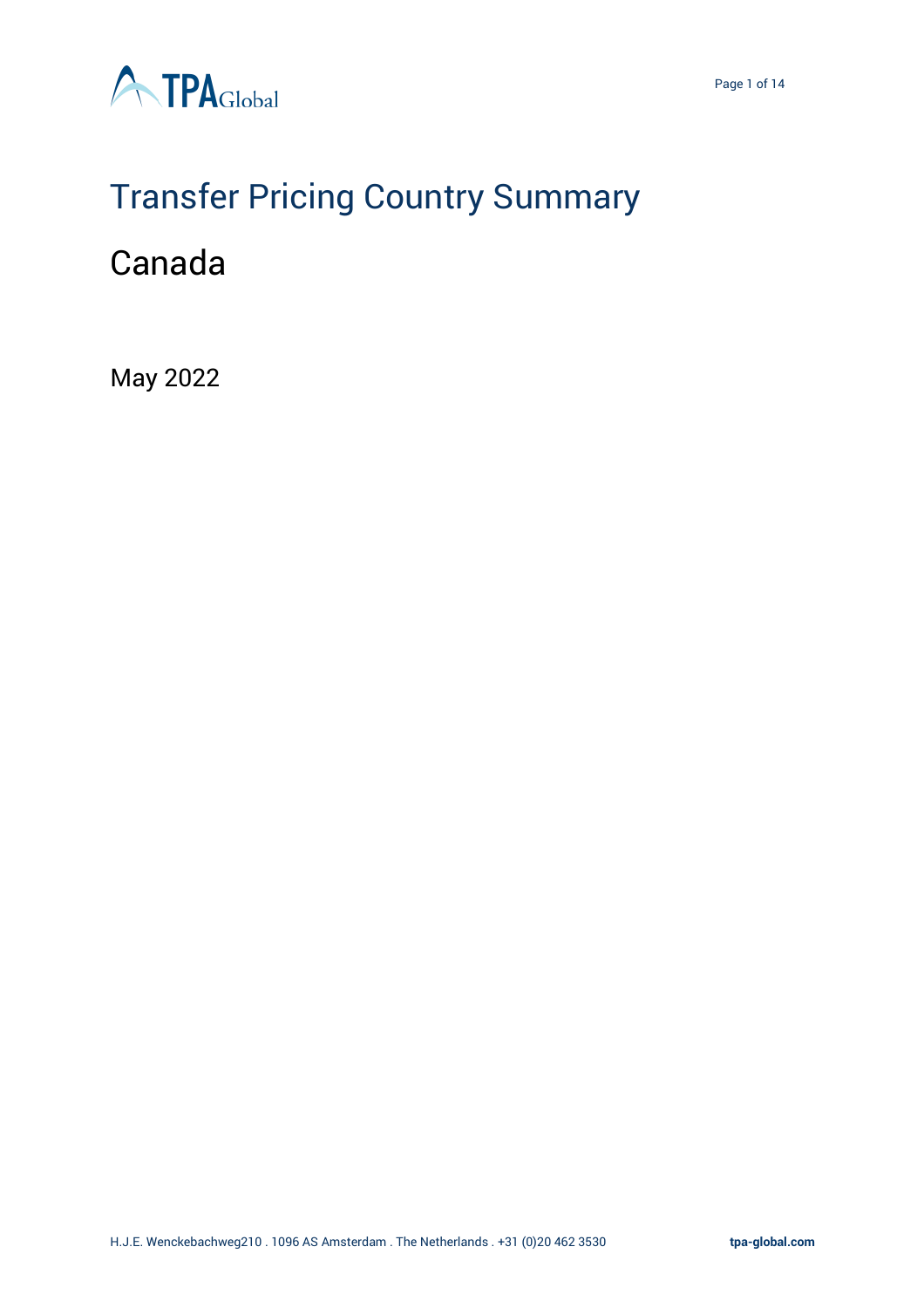## **ATPA**Global

| 1.           |    |                                                                                |
|--------------|----|--------------------------------------------------------------------------------|
| 2.           |    |                                                                                |
| a)           |    |                                                                                |
| b)           |    |                                                                                |
| c)           |    |                                                                                |
| d)           |    |                                                                                |
| e)           |    |                                                                                |
| f)           |    |                                                                                |
| 3.           |    |                                                                                |
| a)           |    |                                                                                |
| b)           |    |                                                                                |
| c)           |    |                                                                                |
| d)           |    |                                                                                |
| e)           |    |                                                                                |
| f)           |    |                                                                                |
| g)           |    |                                                                                |
| h)           |    |                                                                                |
| i)           |    | Production Process for TP Relevant Returns, Documents, Forms and Financials 11 |
| j)           |    |                                                                                |
| k)           |    |                                                                                |
| $\mathsf{I}$ |    |                                                                                |
|              | m) |                                                                                |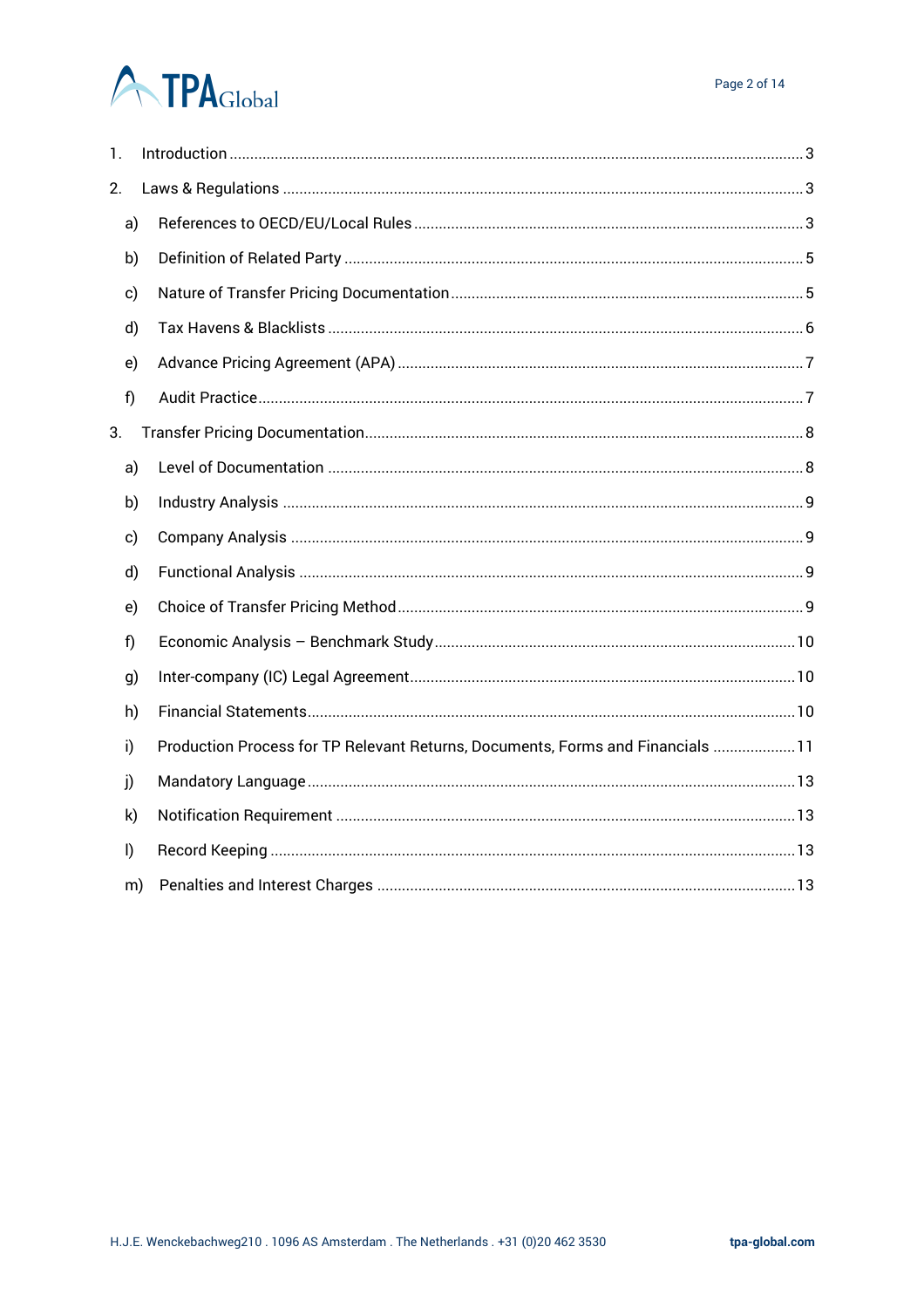



#### <span id="page-2-0"></span>1. Introduction

Canada's transfer pricing rules, primarily contained in section 247 of the Income Tax Act (the "ITA"), regulate the amount that a taxpayer may deduct, or be required to include, in computing income for Canadian tax income purposes, in respect of the cost of property and services received by the taxpayer from a non-resident person with whom the taxpayer is not dealing at arm's length or that were supplied by the taxpayer to such a non-resident person.

The Federal Budget of November 1, 1997 (the "1997 Budget") stated that the intention of introducing section 247 was to harmonize Canada's transfer pricing rules with the arm's length principle in the OECD Guidelines and to ensure that all the methods described in the OECD Guidelines are available to taxpayers. The contemporaneous documentation requirements are also intended as an aid to CRA's audit of cross border related party transactions. It has also been suggested by some that the transfer pricing penalty system and the contemporaneous documentation requirements are intended

- i) to provide the CRA with the information it believes necessary to resist out-bound adjustments from countries with whom Canada has tax treaties; and
- ii) to counter any tendency taxpayers might otherwise have to bias their transfer pricing policies in favour of countries that impose penalties.<sup>1</sup>

#### <span id="page-2-2"></span><span id="page-2-1"></span>2. Laws & Regulations

#### a) References to OECD/EU/Local Rules

The Canadian statutory rules on transfer pricing are administered by the Canada Revenue Agency ("CRA") and are contained in section 247 of the Canadian Income Tax Act ("ITA"), which received Royal Assent on 18 June, 1998.

CRA's Information Circular 87-2R (IC 87- 2R) provides guidance with respect to the application of the transfer pricing rules in section 247 of the ITA and is cross-referenced to the OECD Transfer Pricing Guidelines. Canada as a member of the OECD endorses the OECD Transfer Pricing Guidelines. The OECD Transfer Pricing Guidelines provide guidance but are not law in Canada.

Following the issuance of IC 87-2R, the CRA has provided further guidance on transfer pricing matters in its Transfer Pricing Memoranda ("TPM"), which supplement IC 87-2R and provide further guidance on specific aspects of the transfer pricing legislation.

A list with the memorandums issued by CRA is presented below:

− TPM-02 (2003) – Repatriation of funds by non-residents – explains how to apply repatriation policy to international transfer pricing , under section 247(2) of the Income Tax Act and Part XIII tax;

<sup>1</sup> [OHHStandard \(cba.org\),](http://cba.org/cba/cle/PDF/TAX11_Murray_Paper.pdf) p. 4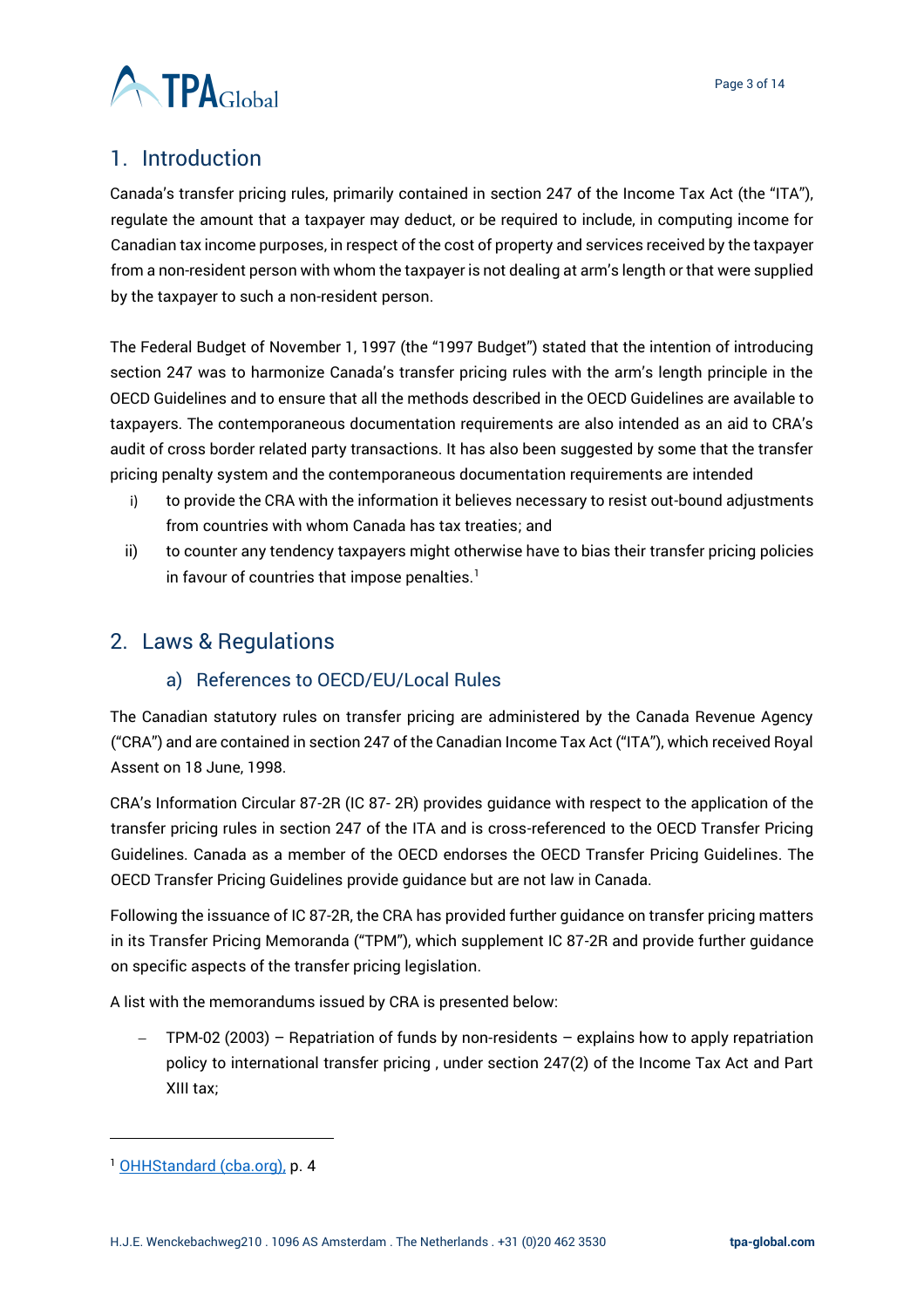

- − TPM-03 (2003) Downward Transfer Pricing Adjustments under Subsection 247(2);
- − TPM-04 (2003) Third Party Information- providing guidelines on the use of confidential thirdparty information in the context of transfer pricing audits;
- − TPM-05R (2004) Requests for Contemporaneous Documentation;
- − TPM-06 (2005) Bundled Transactions ;
- − TPM-08 (2005) The Dudney Decision: Effects on Fixed Base or Permanent Establishment Audits and Regulation 105 Treaty-Based Waiver Guidelines - provides guidelines on how to proceed in view of the Dudney decision, with cases under audit concerning fixed base or permanent establishment (PE) determinations under Canadian income tax conventions (also referred to as treaties), to provide a framework for general PE determinations, to raise some other considerations and to provide an explanation of the application of the treaty-based waiver guidelines to cases requiring a PE determination.
- − TPM-09 (2006) Reasonable efforts provide guidance as to what constitutes reasonable efforts to determine and use arm's length transfer prices or arm's length allocations under section 247 of the Income Tax Act;
- − TPM-11 (2008) Advance Pricing Arrangement (APA) Rollback;
- − TPM-12 (2008) Accelerated Competent Authority Procedure (ACAP) providing clarification and guidance on the acceptance of an ACAP request as set out in paragraphs 21 to 23 of the Information Circular IC71-17R5, Guidance on Competent Authority Assistance under Canada's Tax Conventions; −
- − TPM-13 (2012) Referrals to the Transfer Pricing Review Committee;
- − TPM-14 (2012) –Update of the OECD Transfer Pricing Guidelines 2010;
- − TPM-15 (2015) Intra-group services clarifying the Canada Revenue Agency's (CRA) policy on several audit and tax issues commonly encountered during the audit of intra-group services, under section 247 of the Income Tax Act;
- − TPM-16 (2015) Role of Multiple Year Data in Transfer Pricing Analyses;
- − TPM-17 (2016) The Impact of Government Assistance on Transfer Pricing.

Forms required to report tax obligations:

- − T1134 (2017) Information Return Relating To Controlled and Not-Controlled Foreign Affiliates;
- − T106 (2017) Information Return of Non-Arm's Length Transactions with Non-Residents;
- − RC4649 (2017) Country-by-Country Report. The Income Tax Act sets out Canada's legislation on country-by-country (CbC) reporting.

The Country-by-Country reporting requirement applies for fiscal years beginning on or after 1 January 2016.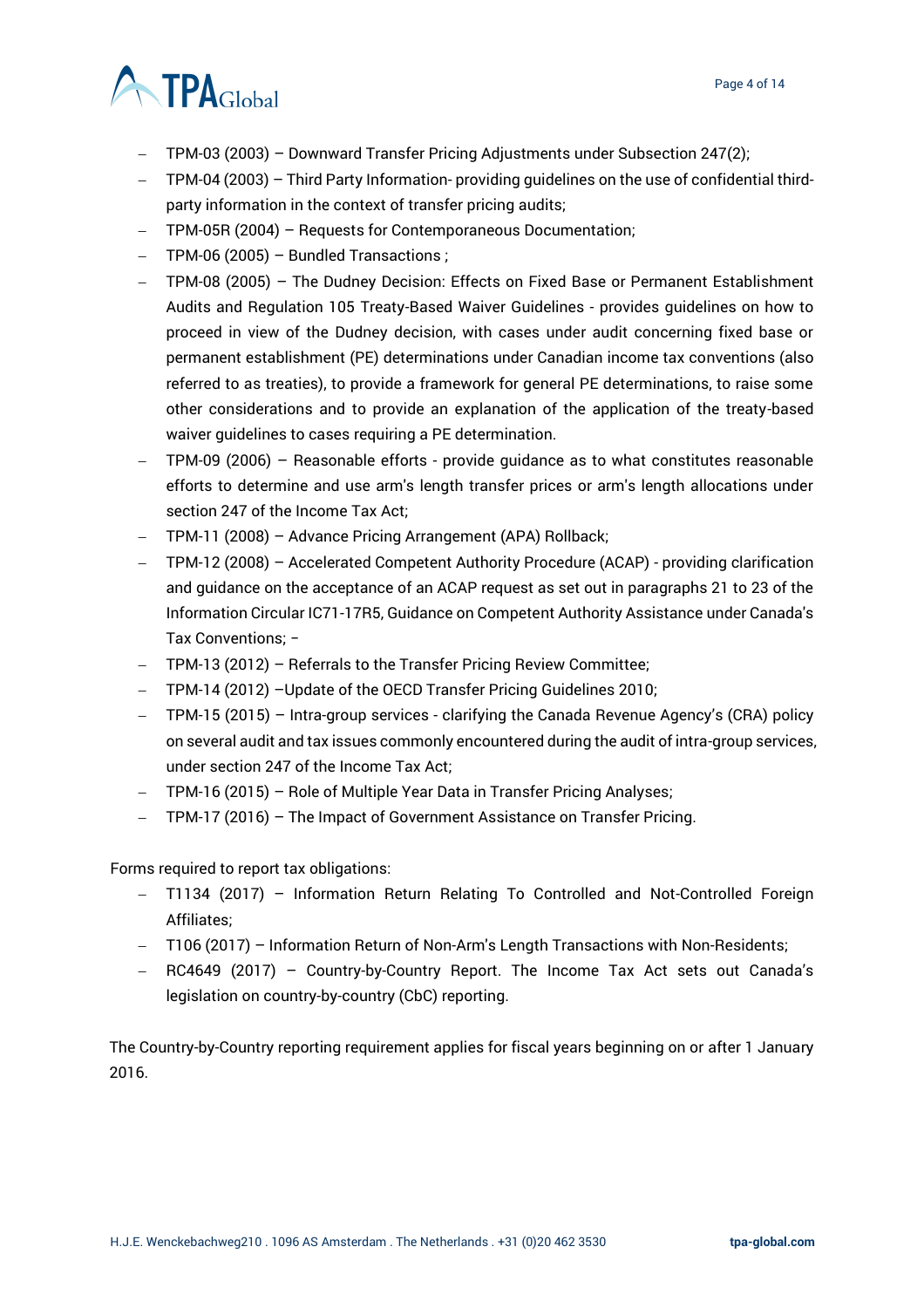

#### b) Definition of Related Party

<span id="page-4-0"></span>The transfer pricing rules are applicable to Canadian taxpayers and non-resident persons with whom they are not dealing at arm's length. Related persons as defined in subsection 251(2) ITA are deemed not to be dealing at arm's length.

Related persons are defined in Subsection 251(2) as:

- 1. Individuals connected by blood relationship, marriage or common-law partnership or adoption;
- 2. A corporation and
	- a. a person who controls the corporation;
	- b. a person who is a member of a related group that controls the corporation; or
	- c. any person related to a person described in subparagraph  $251(2)(b)(i)$  or  $251(2)(b)(ii);$ and
- 3. Any two corporations
	- a. if they are controlled by the same person or group of persons;
	- b. if each of the corporations is controlled by one person and the person who controls one of the corporations is related to the person who controls the other corporation;
	- c. if one of the corporations is controlled by one person and that person is related to any member of a related group that controls the other corporation;
	- d. if one of the corporations is controlled by one person and that person is related to each member of an unrelated group that controls the other corporation;
	- e. if any member of a related group that controls one of the corporations is related to each member of an unrelated group that controls the other corporation; or
	- f. if each member of an unrelated group that controls one of the corporations is related to at least one member of an unrelated group that controls the other corporation.

Under Subsection 251(1) related persons are deemed not to deal with each other at arm's length. However, arm's length is also a question of fact. Therefore, even if parties do not meet the related party definition, they may still be considered not to be dealing at arm's length and therefore subject to transfer pricing rules.

#### c) Nature of Transfer Pricing Documentation

<span id="page-4-1"></span>In its judgement in *Canada v. GlaxoSmithKline Inc.,* the Supreme Court of Canada considered transfer pricing tax issues for the first time. This decision was important to multi-national enterprises ("MNEs") because the Supreme Court made it clear that Canadian courts have broad scope to determine whether prices used for the transfer of property or services between a Canadian resident taxpayer and non-arm's length non-residents are reasonable.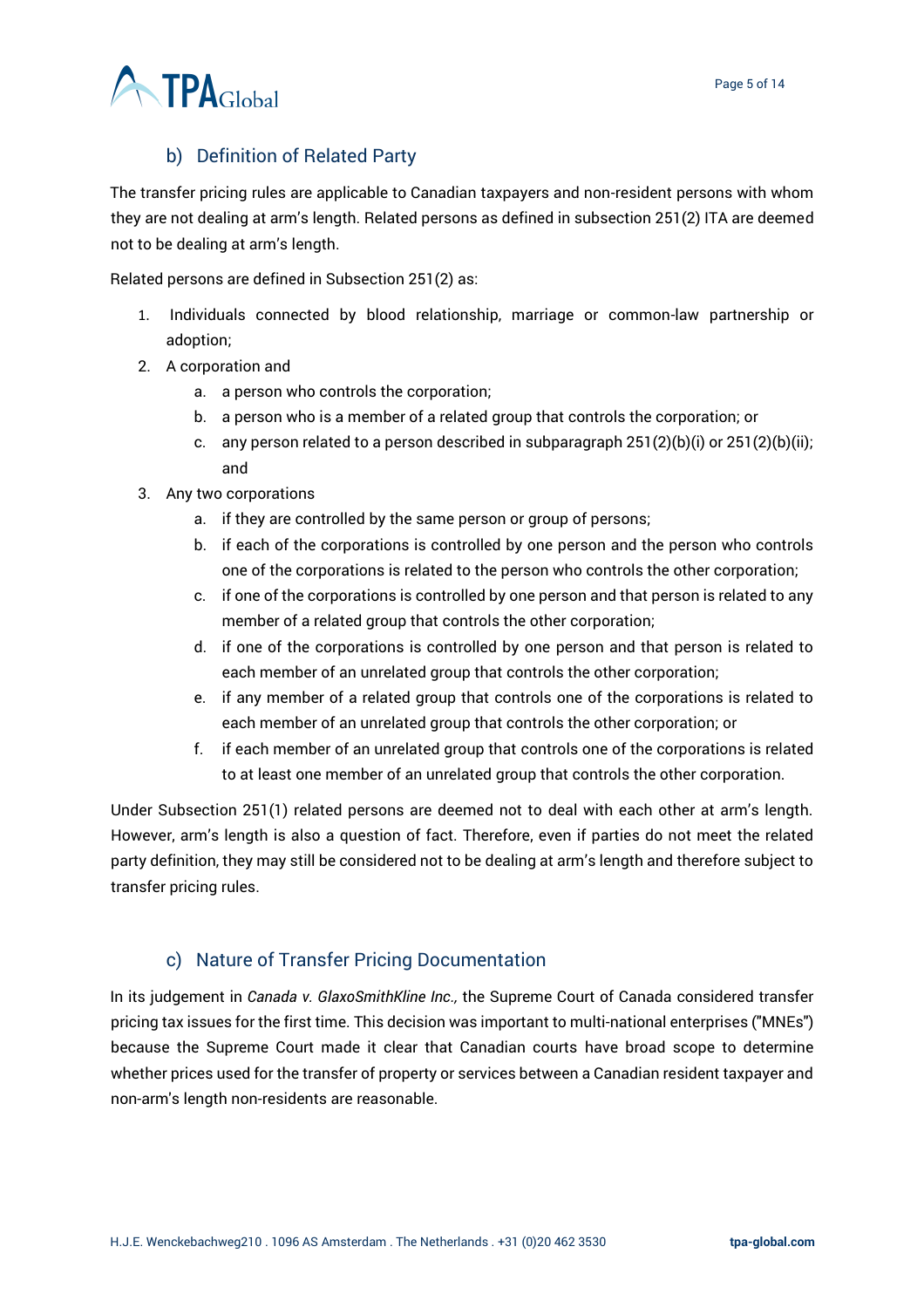

The Supreme Court agreed with the Federal Court of Appeal in overturning the original decision of the Tax Court of Canada (the "Tax Court") to essentially confirm the income tax reassessment of GlaxoSmithKline Inc. ("Glaxo Canada") issued by the Minister of National Revenue (the "Minister"). The Tax Court held that the reasonableness of transfer pricing should be determined on a strict transaction-by-transaction basis and other agreements or transactions entered into by the parties should be ignored. However, the Supreme Court concluded that if other transactions are relevant in determining whether transfer pricing is reasonable, these transactions should be taken into account. In this case, the existence of both a licence agreement and a supply agreement between Glaxo Canada and certain affiliated non-resident corporations was pertinent to the analysis.<sup>2</sup>

#### d) Tax Havens & Blacklists

<span id="page-5-0"></span>Even though Canada has one of the highest voluntary tax compliance rates in the world, a small fraction of people refuses to pay what they owe. The Canada Revenue Agency (CRA) is dedicated to ensuring that individuals and corporations pay their fair share of taxes, as well as making tax avoidance more difficult.

Thanks to recent investments from the past three federal budgets, the CRA is using better tools and better approaches, which are leading to better results to improve the integrity and fairness of the tax system. A wide range of compliance measures, such as improved information exchange and engagement with foreign and domestic partners, help the CRA in identifying high-risk audit cases and investigating tax evasion cases. $^3$  Some of these tools and collaborative efforts are $^4\!$ :

- Access to international Electronic Funds Transfers (EFTs): Since January 2015, the CRA has been automatically accessing all international Electronic Funds Transfers (EFTs) of more than \$10,000 entering or leaving the country. Reviewing these transfers helps identify transactions on which taxes should potentially have been paid, and better risk-assess individuals and businesses:
- Automatic exchange of offshore banking information: The CRA is also gaining easier access to information on Canadians' overseas bank accounts. Canada made a commitment to the OECD and the Global Forum on Transparency and Exchange of Information for Tax Purposes (Global Forum) partners to participate in the Common Reporting Standard (CRS), as part of a global effort to increase transparency. With the implementation of the CRS, Canada and more than 100 other countries will be exchanging financial account information, to identify instances where Canadians hide money in offshore accounts to avoid paying taxes.

<sup>2</sup> [Supreme Court of Canada Decides Transfer Pricing Case -](https://www.fasken.com/en/knowledge/2012/10/taxbulletin-20121024) Canada v. GlaxoSmithKline Inc. | [Knowledge | Fasken](https://www.fasken.com/en/knowledge/2012/10/taxbulletin-20121024)

<sup>&</sup>lt;sup>3</sup> [Tax evasion and aggressive tax avoidance know no borders -](https://www.canada.ca/en/revenue-agency/campaigns/tax-evasion-no-borders.html) Canada.ca

<sup>4</sup> [Tax evasion and aggressive tax avoidance know no borders -](https://www.canada.ca/en/revenue-agency/campaigns/tax-evasion-no-borders.html) Canada.ca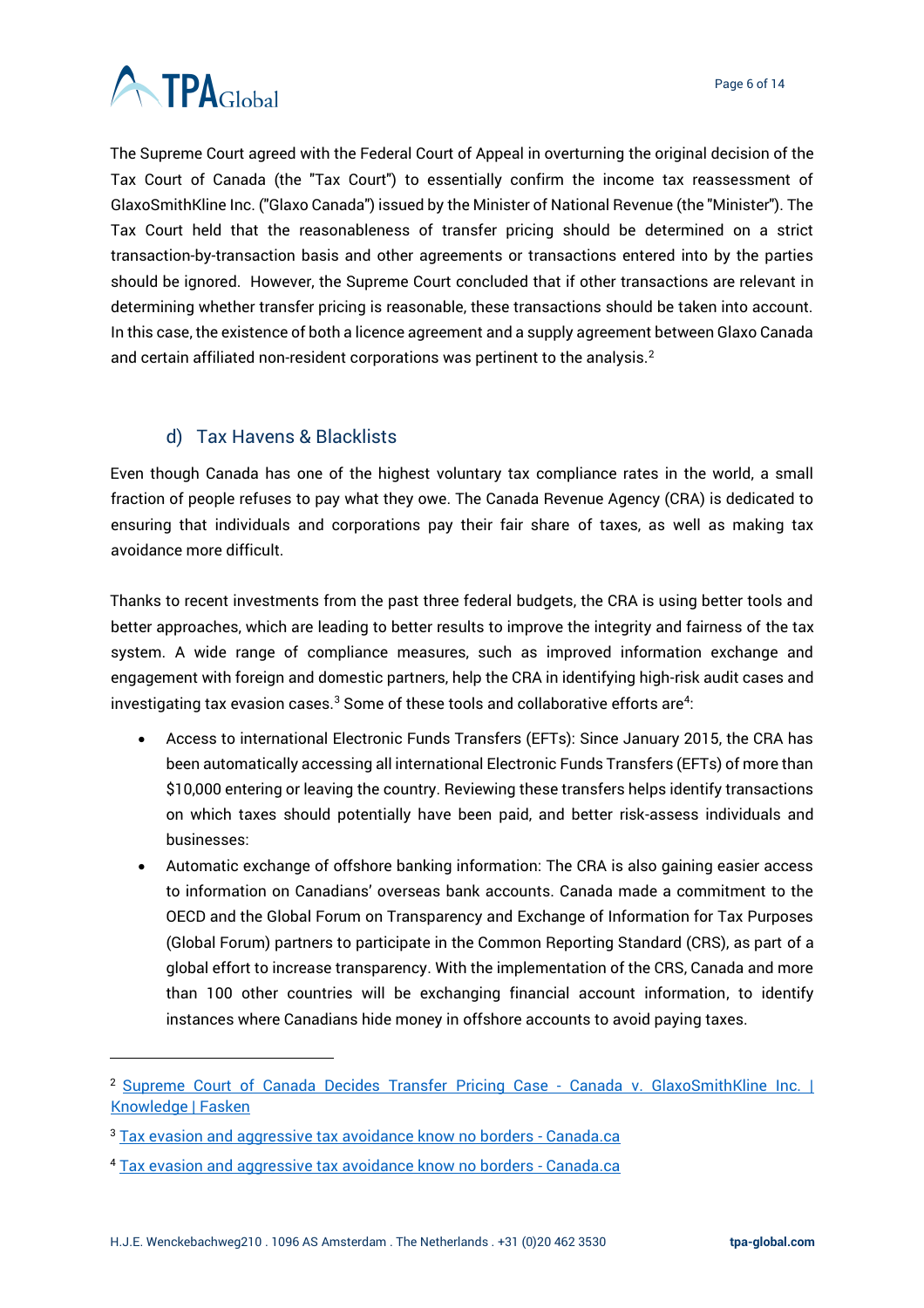

- International collaboration: Through the OECD's Forum on Tax Administration (FTA), 50 countries work together to share best practices and emerging trends, deal with international risks, improve compliance and the overall delivery of tax administration.
- Coordination of criminal investigations: Joint Chiefs of Global Tax Enforcement (J5): Canada has joined Australia, the Netherlands, the United Kingdom and the United States in the Joint Chiefs of Global Tax Enforcement (J5) group. The J5 will share criminal investigations strategies, intelligence and conduct joint operations in the fight against those who commit, promote and enable international tax crimes, money laundering and cybercrimes.
- Multinational enterprises disclosing worldwide financials: Canada is one of more than 60 nations taking part in the [Country-by-Country Reporting](https://www.canada.ca/en/revenue-agency/services/tax/international-non-residents/businesses-international-non-resident-taxes/country-reporting.html) program. This collaborative approach allows countries to share revenue and profit information on their large multinational enterprises. It helps the CRA better risk assess whether these companies are paying the right amount of tax in each country. The first exchanges of information were in summer 2018.
- Legal tools: Since 1988, the CRA has been invoking the General Anti-Avoidance Rule (GAAR) when a taxpayer attempts to circumvent or exploit the intent of Canada's tax rules and avoid paying their fair share. The GAAR has been applied to more than 1,100 files since the program began as a remedy to aggressive tax avoidance.

The CRA is better equipped to identify persons engaging in tax evasion, both locally and abroad, and guarantee they face the penalties, thanks to enhanced tools, methodologies, and data.

#### e) Advance Pricing Agreement (APA)

<span id="page-6-0"></span>Taxpayers may appeal any re-assessment, including transfer pricing adjustments, to the Appeals Division of the CRA for an independent impartial review. Thereafter, recourse is available through the Canadian court system.

Information Circular 94-4R (IC 94-4R), dated March 2001, and Information Circular 94-4R (Special Release) (IC 94-4R (SR)), dated 18 March, 2005, outlines the procedures and guidelines for obtaining APAs in Canada. The APA service is intended to assist Canadian taxpayers in determining transfer prices acceptable to the CRA for the purposes of the ITA and, where negotiated with tax authorities of other jurisdictions, the relevant treaties with those countries.

#### f) Audit Practice

<span id="page-6-1"></span>The risk of transfer pricing issues being reviewed under audit is high. Audits are conducted by international tax auditors and federal tax auditors at the Tax Services Office (TSO) level. Books and records located outside Canada may be requested during an audit. Taxpayers can be selected for an audit either randomly or based on their risk profile.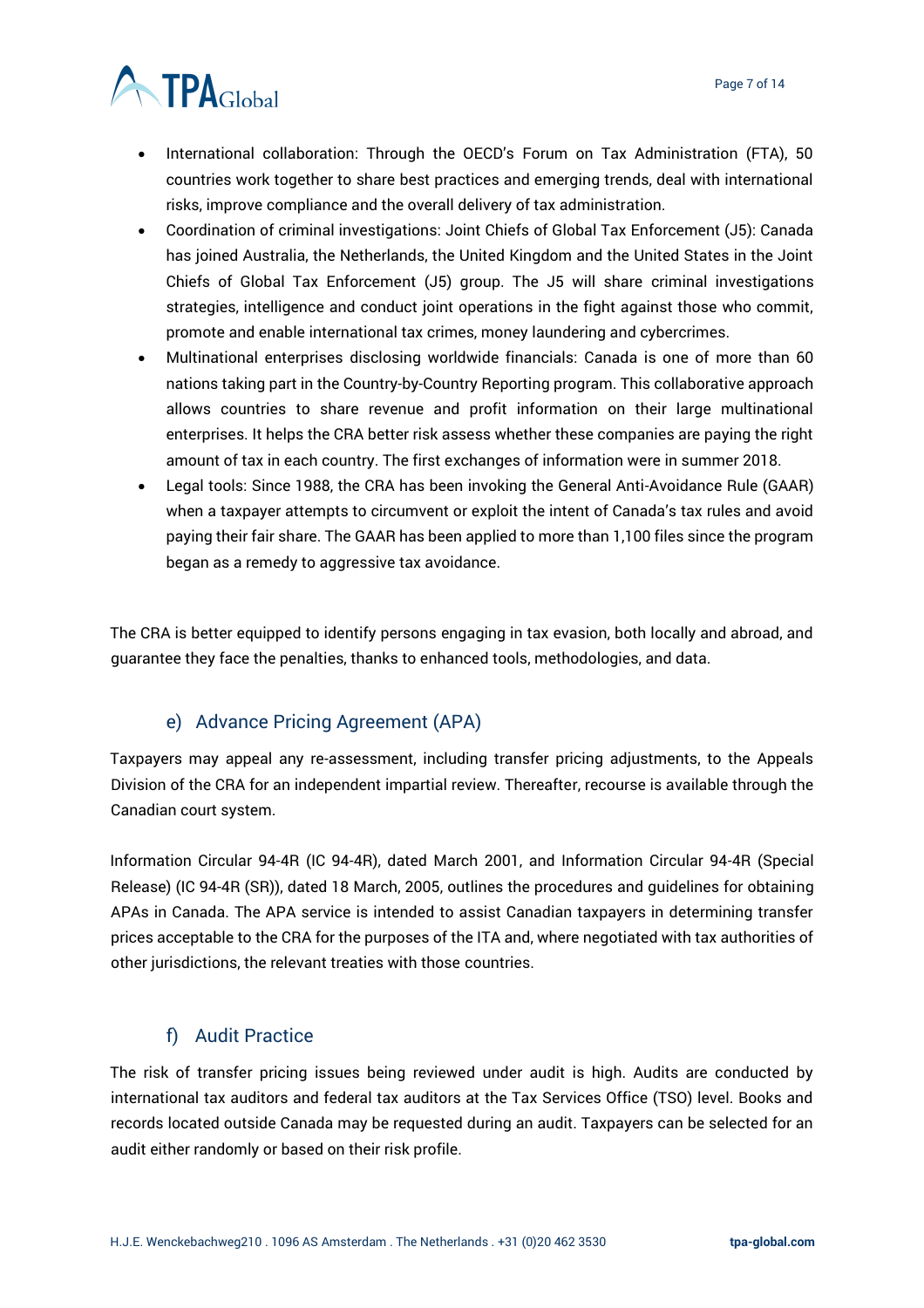

#### <span id="page-7-0"></span>3. Transfer Pricing Documentation

#### a) Level of Documentation

<span id="page-7-1"></span>An MNE group that has total consolidated group revenue of 750 million euros or more in the fiscal year immediately preceding a particular fiscal year, as reflected in its consolidated financial statements for the preceding fiscal year, is required to file a Country-by-Country report for fiscal years that begin after 2015.

Canada requires specific filings concerning transfer pricing and offshore holdings.

Subsection 247(4) of the ITA states that a taxpayer must prepare or obtain records or documents that provide a complete and accurate description of:

- − The property or services to which the transaction relates;
- − The terms and conditions of the transaction and their relationship, if any, to the terms and conditions of each other transaction entered into between the participants in the transaction;
- − The identity of the participants in the transaction and their relationship to each other at the time the transaction was entered into;
- − The functions performed, the property used or contributed and the risks assumed, in respect of the transaction, by the participants in the transaction;
- − The data and methods considered and the analysis performed to determine the transfer prices or the allocations of profits or losses or contributions to costs, as the case may be, in respect of the transaction; and
- − The assumptions, strategies and policies, if any, that influenced the determination of the transfer prices or the allocations of profits or losses or contributions to costs, as the case may be, in respect of the transaction.

In addition, IC 87-2R outlines additional requirements for preparing transfer pricing documentation. Taxpayers are not obliged to file contemporaneous documentation with their tax return. Failure to provide such contemporaneous documentation, as defined in section 247, exposes the taxpayer to transfer pricing penalties in the event that the tax administration (Canada Revenue Agency) makes transfer pricing adjustments that exceed the thresholds set out in sub-section 247(3).

Canada's contemporaneous documentation requirements are outlined in sub-section 247(4) of the ITA. It deems a taxpayer not to have made reasonable efforts to determine and use arm's length transfer prices or allocations unless the taxpayer has prepared or obtained records or documents which provide a description that is complete and accurate in all material respects of the items listed in subparagraphs 247(4)(a)(i) through (vi). The documentation must be prepared or obtained on or before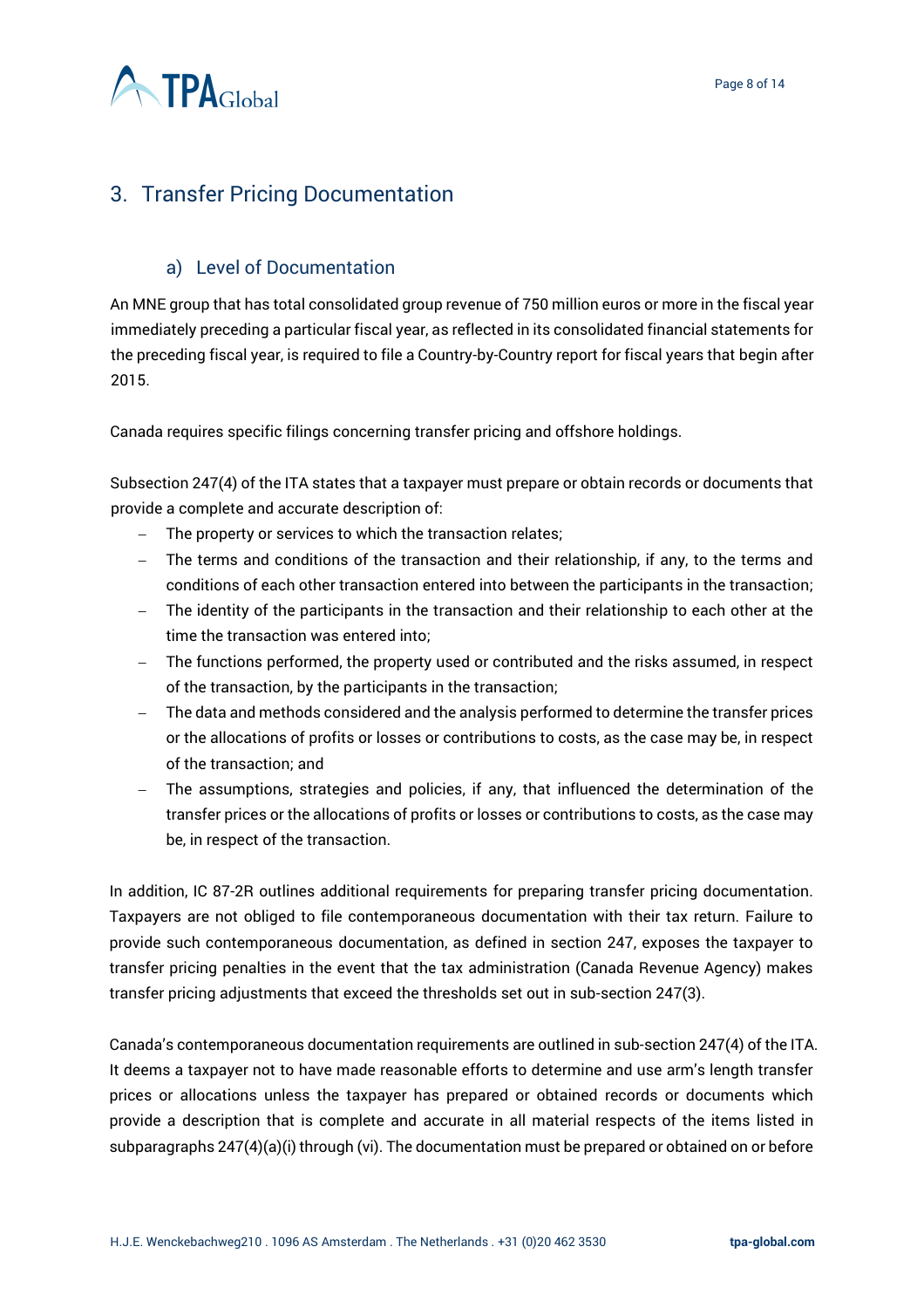

the taxpayer's documentation-due date for the tax year or fiscal period in which the transaction is entered into. The taxpayer must provide the records or documents specified in subsection 247(4) to the CRA within 3 months of service of a written request to do so.

There is no exemption from transfer pricing documentation obligations generally. Various de minimis limits and specific exclusion criteria apply to the foreign reporting requirements forms.

#### b) Industry Analysis

<span id="page-8-0"></span>By identifying value drivers for the relevant industry, a first indication of the level of profitability common in the industry is being given.

#### c) Company Analysis

<span id="page-8-1"></span>A description of the management structure of the local entity, a local organisation chart, and a description of the individuals to whom local management reports and the country(ies) in which such individuals maintain their principal offices.

A detailed description of the business and business strategy pursued by the local entity including an indication whether the local entity has been involved in or affected by business restructurings or intangibles transfers in the present or immediately past year and an explanation of those aspects of such transactions affecting the local entity.

#### d) Functional Analysis

<span id="page-8-2"></span>In conducting a functional analysis, an assessment is made of the significant activities and responsibilities that are performed by the related parties relevant to the Intercompany Transactions under review, the tangible and intangible assets that are employed and the risks that are borne in undertaking the business activities. Such an assessment is consistent with the recommendations that have been made in the OECD Guidelines at paragraph 1.51.

#### e) Choice of Transfer Pricing Method

<span id="page-8-3"></span>Canada's legislation does not specify any method to be used in respect of related party transactions. However, Canada's published domestic administrative guidance reflects the endorsement of the OECD Transfer Pricing Guidelines and specifically allows the OECD recommended methods.

Canada's published domestic administrative guidance reflects the guidance provided in Chapter II of the OECD Transfer Pricing Guidelines. The focus of method selection is on the degree of comparability available under each of the methods and the availability and reliability of the data. As such, the "most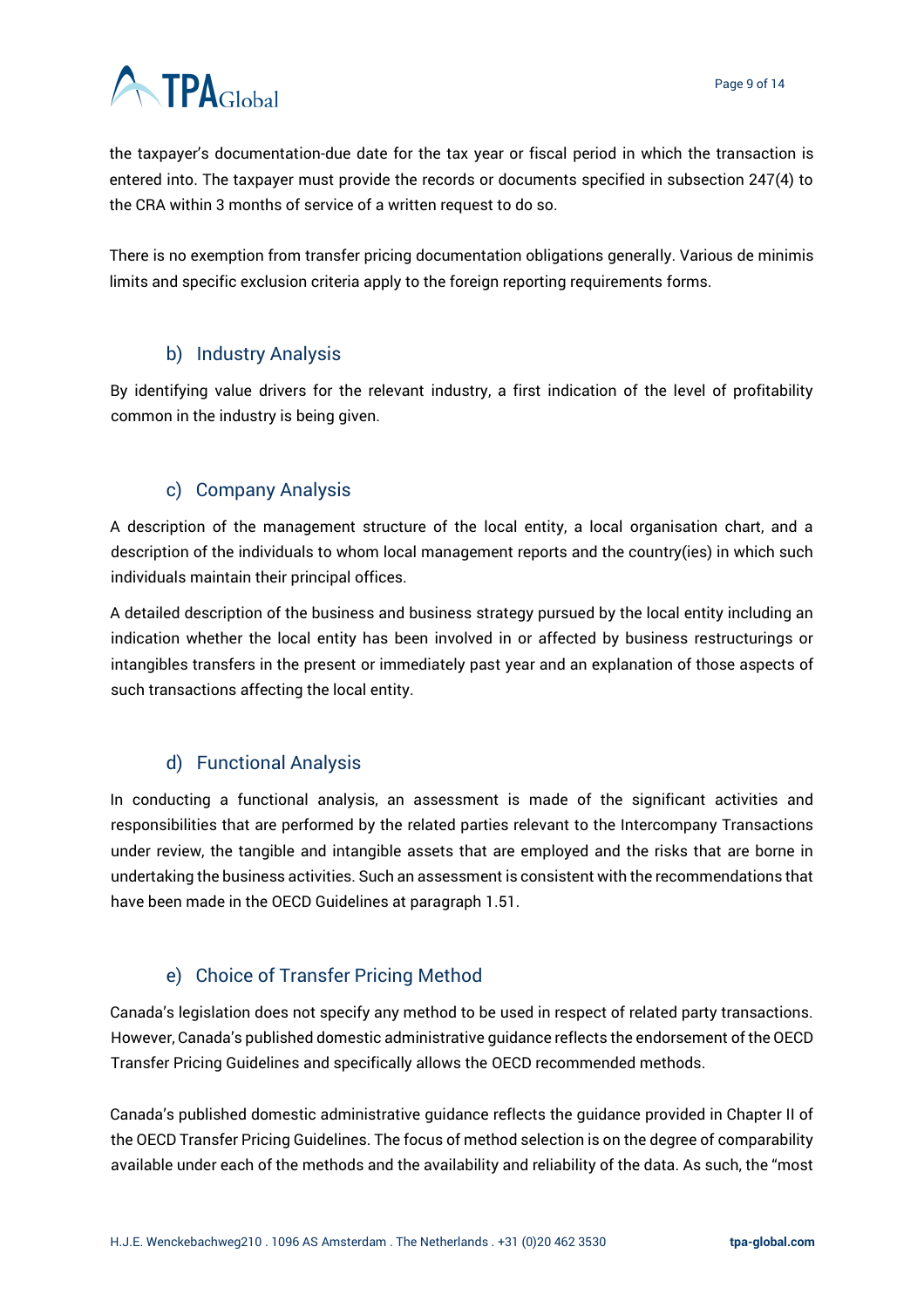



appropriate transfer pricing method to the circumstances of the case" should be used. The assessment of the 'most appropriate method' will be based on the quality of and degree of comparability and the reliability of the data that is available. Where more than one method can be applied in an equally reliable manner the natural hierarchy prevails

#### f) Economic Analysis – Benchmark Study

<span id="page-9-0"></span>Local benchmarks are preferred following the jurisdiction of the tested party. For Canada, Canadian benchmarks are preferred but, generally, North American companies are acceptable as comparables.<sup>5</sup>

#### g) Inter-company (IC) Legal Agreement

<span id="page-9-1"></span>Although an Inter-company legal agreement formalizes the business and financial relationship between group entities, the legal agreements have a lower ranking since the OECD 2017 Guidelines made the ''conduct of parties'' the prevailing concept.

#### h) Financial Statements

<span id="page-9-2"></span>Subsection 75(9) specifies the following requirements for financial statements filed with a corporation's CT23 or CT8 Corporations Tax Return<sup>6</sup>:

- − All financial statements should be prepared in accordance with generally accepted accounting principles (GAAP) in Canada. However, consolidated statements are not allowed. The financial statements should be complete and include all notes to the statements.
- The financial statements should be complete and include all notes to the statements. In addition, if an auditor has reported on the financial statements, the auditor's report should be included.
- − If the corporation is a member of a partnership, financial statements of the partnership prepared in accordance with Canadian GAAP should be included for all fiscal periods of the partnership ending in the taxation year of the corporation.
- − If the corporation is a bank or a life insurance company, the financial statements should be prepared in accordance with the statute incorporating, continuing or governing the corporation and all applicable Canadian GAAP.

The financial statements to be filed with the return should be those prepared for reporting to shareholders, owners or partners and, pursuant to subsection 75(6), should be in agreement with the books of account of the corporation.

<sup>5</sup> [ey-worldwide-transfer-pricing-guide-10-september-2020 \(2\).pdf,](file:///C:/Users/m.pereira/OneDrive%20-%20TPA%20Global/Documents/Country%20Summary/ey-worldwide-transfer-pricing-guide-10-september-2020%20(2).pdf) p. 116.

<sup>6</sup> [Financial Statement Requirements \(gov.on.ca\)](https://www.fin.gov.on.ca/en/bulletins/ct/4002.html)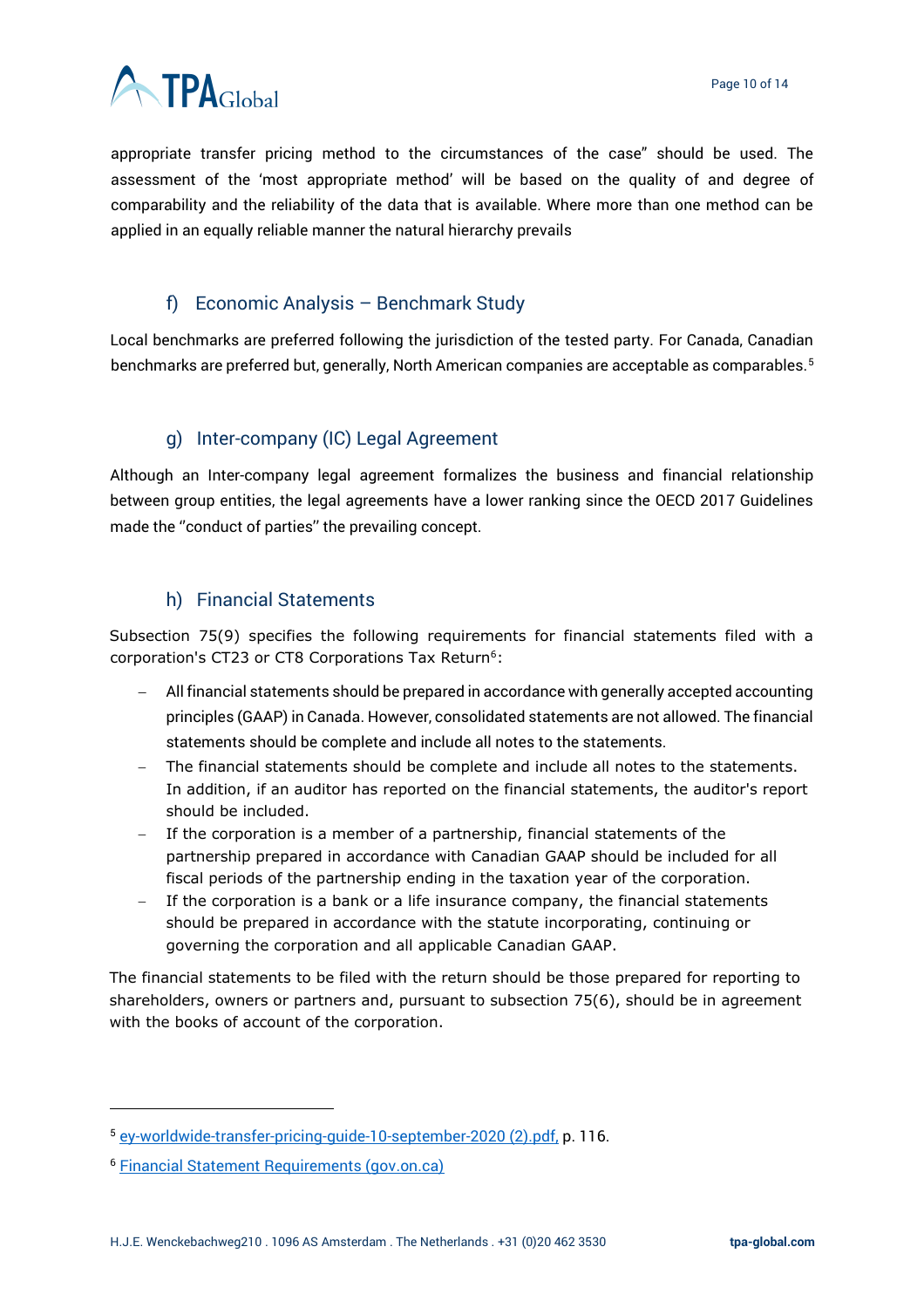

#### <span id="page-10-0"></span>i) Production Process for TP Relevant Returns, Documents, Forms and **Financials**

In the chart below, the existence of the filing requirements with the details of which format is used, the latest filing date, notification requirement and its deadline, thresholds to be applied in case it exists, and the required languages are demonstrated. This information can be seen respectively for CIT, master file, local file, CbCR, local forms, annual accounts and segmented P&L documentations.

|                                    | Prepare or<br>File? | Format | <b>Deadline</b>                                                                                                                                                        | Notification<br>Deadline* | Threshold*<br>(Yes/No) | Local Language<br>(Yes/No)*(If "No",<br>it can be filed in<br>English) |
|------------------------------------|---------------------|--------|------------------------------------------------------------------------------------------------------------------------------------------------------------------------|---------------------------|------------------------|------------------------------------------------------------------------|
| Corporat<br>e Income<br><b>Tax</b> | File                | T2     | It should<br>be filed<br>within six<br>months<br>after year-<br>end for<br>corporatio<br>ns and<br>within five<br>months<br>after year-<br>end for<br>partnershi<br>ps | N/A                       | Yes                    | No                                                                     |
| <b>Master</b><br><b>File</b>       | Prepare             | N/A    | no<br>requireme<br>nt to file a<br>master file                                                                                                                         | N/A                       | Yes                    | No                                                                     |
| <b>Local File</b>                  | Prepare             | N/A    | This is not<br>applicable<br>unless the<br><b>TP</b><br>document<br>ation is<br>requested<br>by the                                                                    | N/A                       | Yes                    | No                                                                     |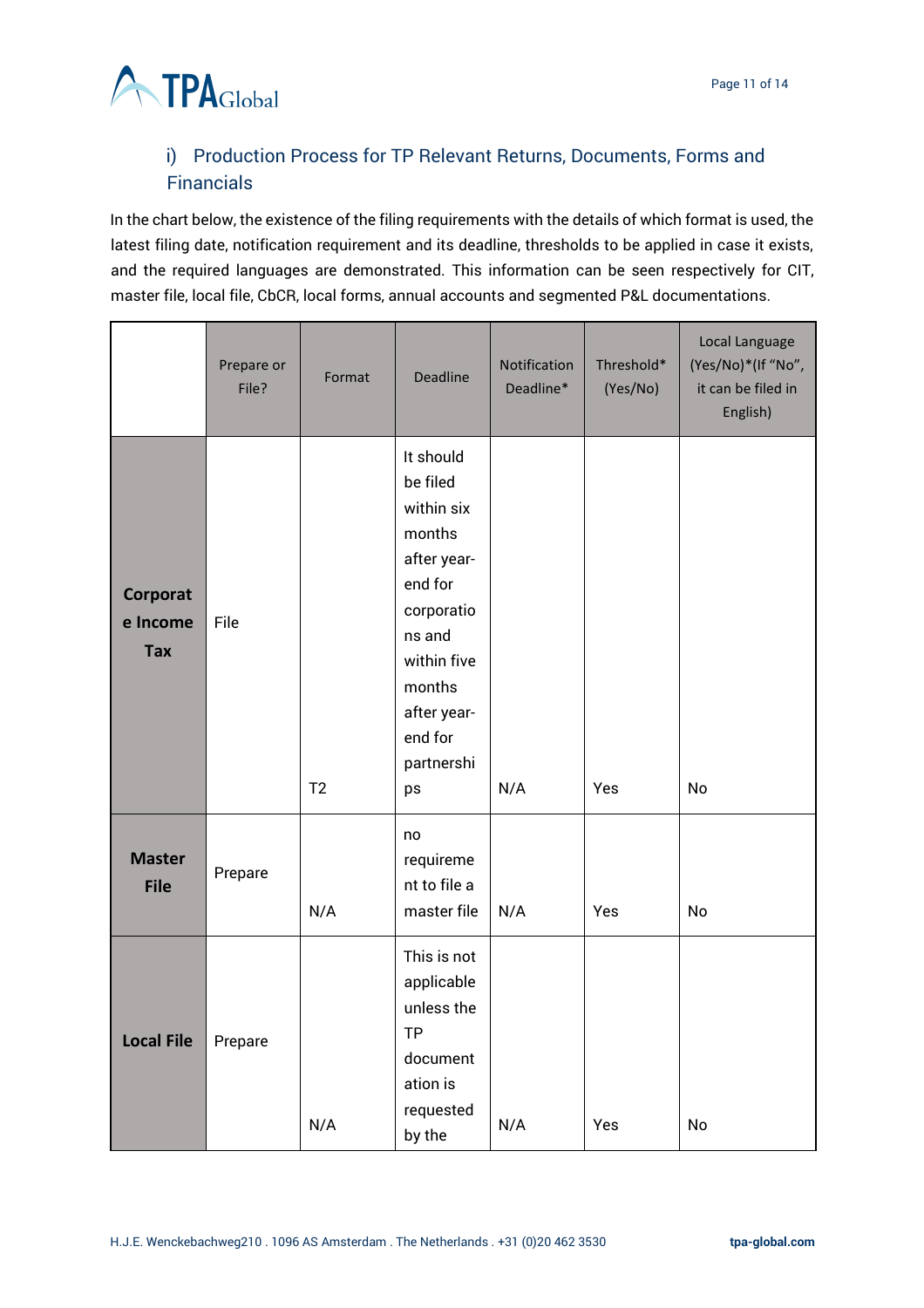



|                 |         |               | $CRA - at$             |             |             |               |
|-----------------|---------|---------------|------------------------|-------------|-------------|---------------|
|                 |         |               | which                  |             |             |               |
|                 |         |               | time, the              |             |             |               |
|                 |         |               | taxpayer               |             |             |               |
|                 |         |               | will have              |             |             |               |
|                 |         |               | three                  |             |             |               |
|                 |         |               | months to              |             |             |               |
|                 |         |               | provide                |             |             |               |
|                 |         |               | the                    |             |             |               |
|                 |         |               | document               |             |             |               |
|                 |         |               | ation to               |             |             |               |
|                 |         |               | the CRA.               |             |             |               |
|                 |         |               | The report             |             |             |               |
|                 | File    |               | should be              |             |             |               |
|                 |         |               | submitted              |             |             |               |
|                 |         |               | no later               |             |             |               |
|                 |         |               | than 12                |             |             |               |
|                 |         |               | months                 |             |             |               |
| <b>CbCR</b>     |         |               | after the              |             |             |               |
|                 |         |               | last day of            |             |             |               |
|                 |         |               | the fiscal             |             |             |               |
|                 |         |               | year to                |             |             |               |
|                 |         | OECD's<br>XML | which the              | This is not |             |               |
|                 |         | format $7$    | CbC report<br>relates. | applicable. | Yes         | No            |
|                 |         |               |                        |             |             |               |
|                 | File    |               | 6 months               |             |             |               |
| Form            |         |               | the<br>after           |             |             |               |
| <b>T106</b>     |         |               | end of the             |             | $Yes - CAD$ |               |
|                 |         | Electronic    | year                   | N/A         | 1 million   | No            |
| <b>Annual</b>   | Prepare | GAAP<br>or    | 31 <sup>st</sup><br>of |             |             |               |
| <b>Accounts</b> |         | local IFRS    | March                  | N/A         | N/A         | $\mathsf{No}$ |
|                 | N/A     |               |                        |             |             |               |
| <b>Segment</b>  |         |               |                        |             |             |               |
| ed P&L          |         | N/A           | N/A                    | N/A         | N/A         | N/A           |

<sup>7</sup> [oecd-cbc-masterfile-implementierung-englisch.pdf,](file:///C:/Users/m.pereira/OneDrive%20-%20TPA%20Global/Documents/Country%20Summary/oecd-cbc-masterfile-implementierung-englisch.pdf) p. 20.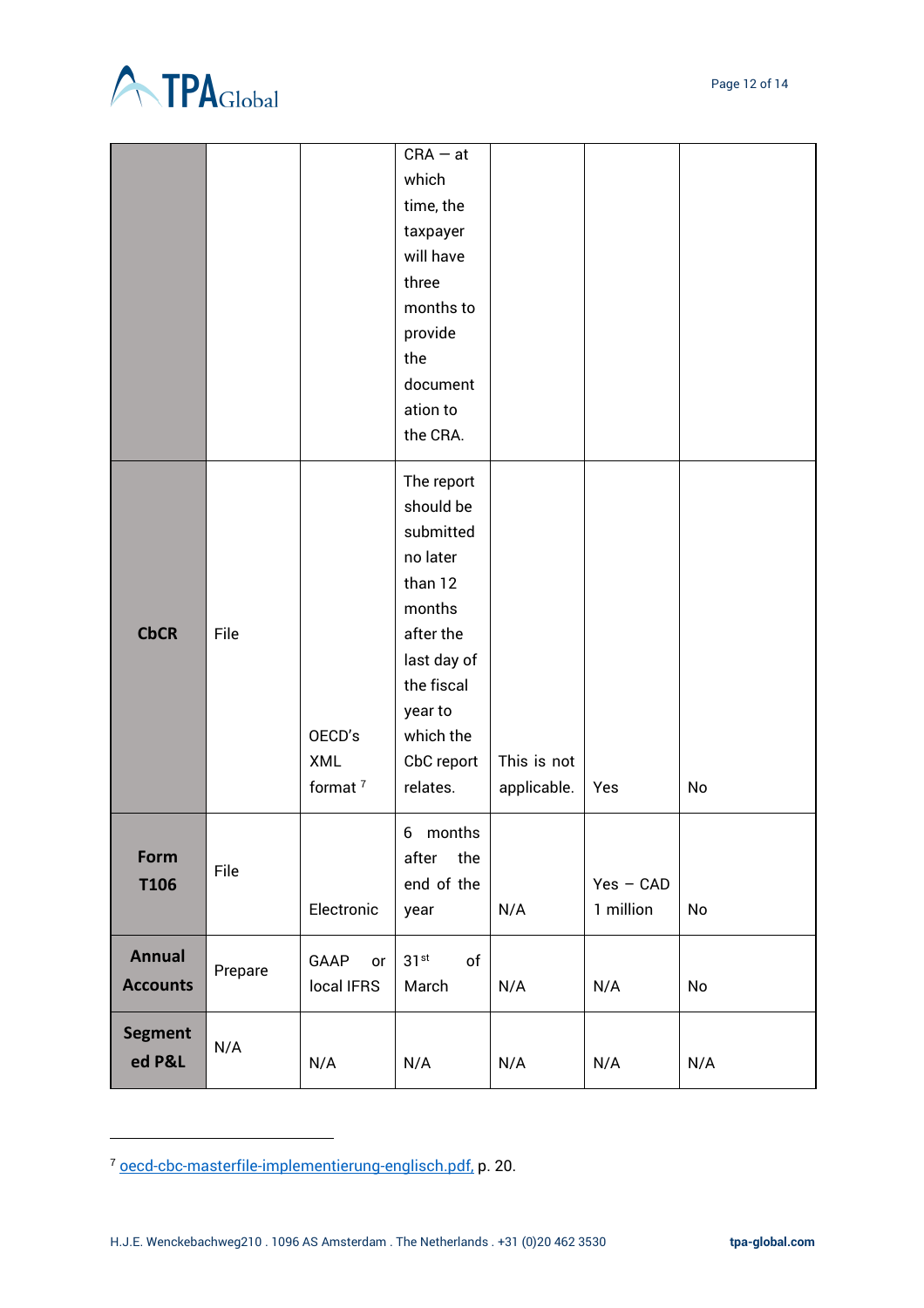

\* Canada has signed the MCAA agreement for the filing of CBCR.

\* Canada does not request as much and detailed information from smaller and less complex enterprises (SME's included) than it does from large and complex enterprises.

#### j) Mandatory Language

<span id="page-12-0"></span>Transfer pricing documentation is accepted in both English and French.

#### k) Notification Requirement

<span id="page-12-1"></span>There is no CbCR notification requirement in Canada. However, there is a requirement to file CbC report for MNE groups with consolidated revenues of EUR750 million.<sup>8</sup>

#### l) Record Keeping

<span id="page-12-2"></span>There are no specific rules. However, records should be kept for the same period as stipulated in the statute of limitations.

#### m) Penalties and Interest Charges

<span id="page-12-3"></span>Subsection 247(3) of the ITA provides for a transfer pricing penalty when the net amount of transfer pricing adjustments exceeds specific thresholds. The penalty is intended to be a compliance penalty focusing on the efforts that a taxpayer makes to determine an arm's length price and not solely on the ultimate accuracy of the transfer prices. Therefore, provided a taxpayer makes reasonable efforts to determine and use arm's length prices or allocations, the transfer pricing penalty does not apply. The provisions of subsection 247(4) may deem that taxpayers have not made reasonable efforts to determine and use arm's length prices or allocations.

Transfer pricing adjustments that result in a net increase in income or a net decrease in loss are subject to 10 percent penalty, subject to the following exceptions:

− Where the net transfer pricing adjustments do not exceed the lesser of 10 percent of the taxpayer's gross revenue for the taxation year and C\$5 million; or

<sup>8</sup> [ey-worldwide-transfer-pricing-guide-10-september-2020 \(2\).pdf,](file:///C:/Users/m.pereira/OneDrive%20-%20TPA%20Global/Documents/Country%20Summary/ey-worldwide-transfer-pricing-guide-10-september-2020%20(2).pdf) p. 115.